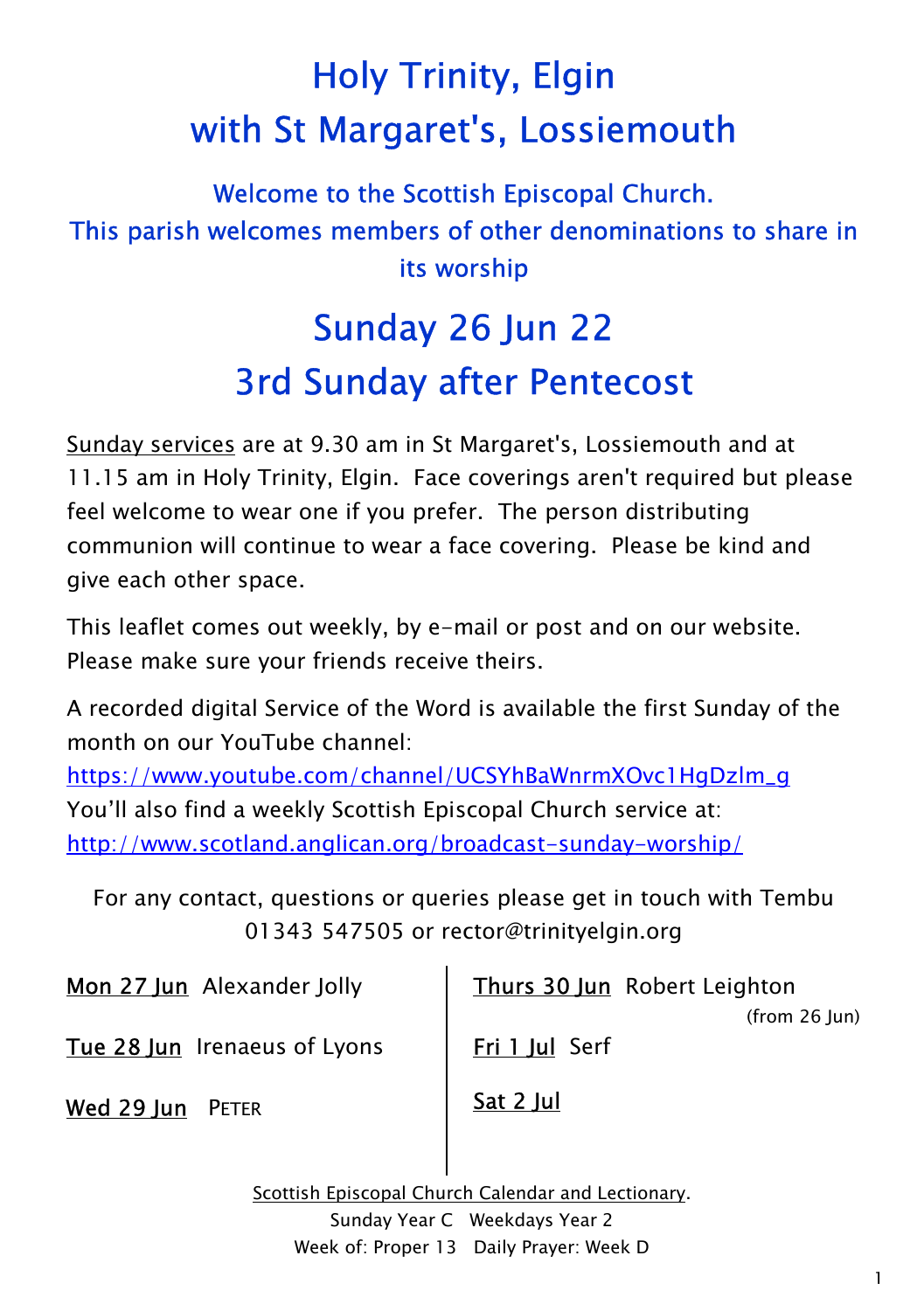### Collect

O God, the protector of all who trust in you, without whom nothing can be whole and nothing can be holy: increase your mercy towards us, that, with you as our ruler and guide, we may so enjoy the good things of time, as not to lose the things of eternity; through Jesus Christ, our Lord, who lives and reigns with you, in the unity of the Holy Spirit, one God, world without end.

### First Reading 1 Kings 19: 15 - 16, 19 - 21

The LORD said to Elijah, 'Go, return on your way to the wilderness of Damascus; when you arrive, you shall anoint Hazael as king over Aram. Also you shall anoint Jehu son of Nimshi as king over Israel; and you shall anoint Elisha son of Shaphat of Abel-meholah as prophet in your place. So he set out from there, and found Elisha son of Shaphat, who was ploughing. There were twelve yoke of oxen ahead of him, and he was with the twelfth. Elijah passed by him and threw his mantle over him. He left the oxen, ran after Elijah, and said, 'Let me kiss my father and my mother, and then I will follow you.' Then Elijah said to him, 'Go back again; for what have I done to you?' He returned from following him, took the yoke of oxen, and slaughtered them; using the equipment from the oxen, he boiled their flesh, and gave it to the people, and they ate. Then he set out and followed Elijah, and became his servant.

#### Psalm Ps16

Response O Lord, you are my portion and my cup.

Protect me, O God, for I take refuge in you; I have said to the Lord, 'You are my Lord, my good above all other.' All my delight is upon the godly that are in the land, upon those who are noble among the people. R

But those who run after other gods shall have their troubles multiplied. Their libations of blood I will not offer, nor take the names of their gods upon my lips. R

O Lord, you are my portion and my cup; it is you who uphold my lot. My boundaries enclose a pleasant land; indeed, I have a goodly heritage. I will bless the Lord who gives me counsel; my heart teaches me, night after night.

#### R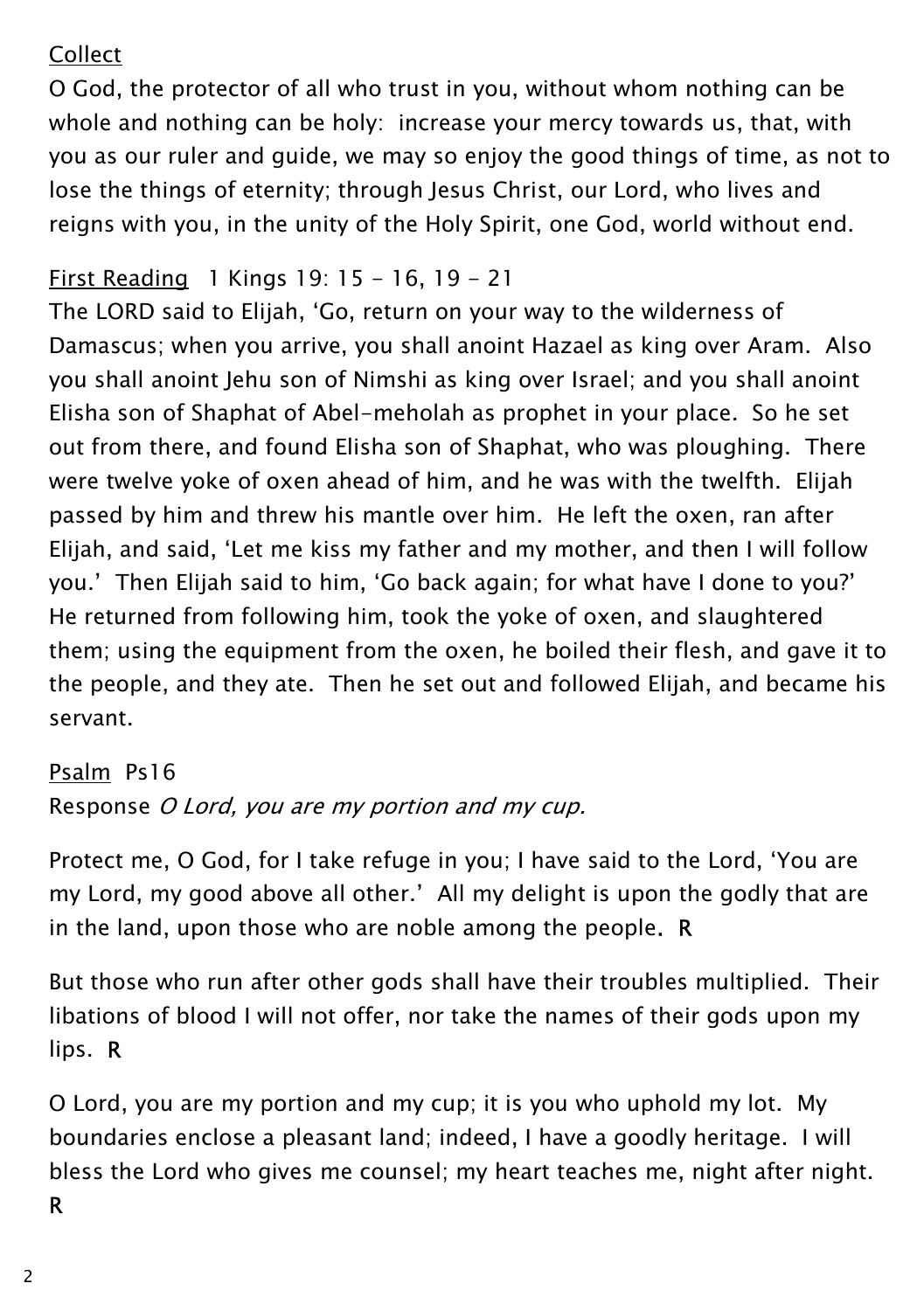I have set the Lord always before me; because he is at my right hand I shall not fall. My heart, therefore, is glad and my spirit rejoices; my body also shall rest in hope. R

For you will not abandon me to the grave, nor let your holy one see the Pit. You will show me the path of life; in your presence there is fullness of joy, and in your right hand are pleasures for evermore. R

#### Second Reading Galatians 5: 13 - 25

For freedom Christ has set us free. Stand firm, therefore, and do not submit again to a yoke of slavery. For you were called to freedom, brothers and sisters; only do not use your freedom as an opportunity for self-indulgence, but through love become slaves to one another. For the whole law is summed up in a single commandment, 'You shall love your neighbour as yourself.' If, however, you bite and devour one another, take care that you are not consumed by one another. Live by the Spirit, I say, and do not gratify the desires of the flesh. For what the flesh desires is opposed to the Spirit, and what the Spirit desires is opposed to the flesh; for these are opposed to each other, to prevent you from doing what you want. But if you are led by the Spirit, you are not subject to the law. Now the works of the flesh are obvious: fornication, impurity, licentiousness, idolatry, sorcery, enmities, strife, jealousy, anger, quarrels, dissensions, factions, envy, drunkenness, carousing, and things like these. I am warning you, as I warned you before: those who do such things will not inherit the kingdom of God. By contrast, the fruit of the Spirit is love, joy, peace, patience, kindness, generosity, faithfulness, gentleness, and self-control. There is no law against such things. And those who belong to Christ Jesus have crucified the flesh with its passions and desires. If we live by the Spirit, let us also be quided by the Spirit.

#### Gospel Luke 9: 51 - 62

When the days drew near for him be taken up, he set his face to go to Jerusalem. And he sent messengers ahead of him. On their way they entered a village of the Samaritans to make ready for him; but they did not receive him, because his face was set towards Jerusalem. When his disciples James and John saw it, they said, 'Lord, do you want us to command fire to come down from heaven and consume them?' But he turned and rebuked them. Then they went on to another village. As they were going along the road,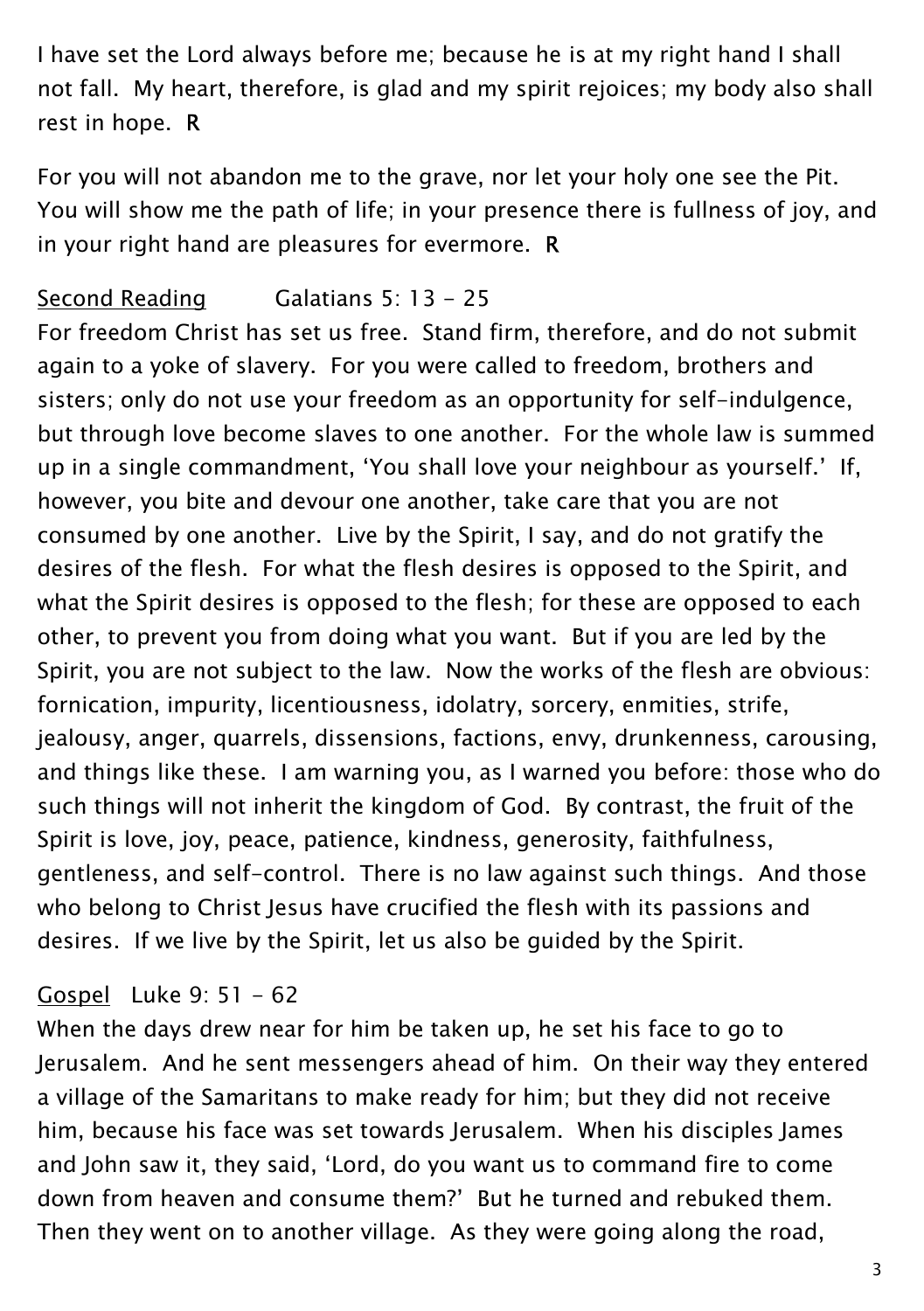someone said to him, 'I will follow you wherever you go.' And Jesus said to him, 'Foxes have holes, and birds of the air have nests; but the Son of Man has nowhere to lay his head.' To another Jesus said, 'Follow me.' But he said, 'Lord, first let me go and bury my father.' But Jesus said to him, 'Let the dead bury their own dead; but as for you, go and proclaim the kingdom of God.' Another said, 'I will follow you, Lord; but let me first say farewell to those at my home.' Jesus said to him, 'No one who puts a hand to the plough and looks back is fit for the kingdom of God.'

#### Reflection (Jenny)

"When the days drew near for him to be taken up, Jesus set his face to go to Jerusalem".

Peter and James and John have just witnessed the transfiguration of Jesus. And now Jesus as he heads with such determination for Jerusalem is walking towards his death. But his disciples don't really understand what was happening. Luke's account is full of little comments about their incomprehension... their stupidity even. They were weighed down with sleep… They were amazed… They did not understand… The meaning was concealed from them… They were afraid to ask him.

But Jesus himself knows that his journey to Jerusalem is going to lead to his death. He knows that the betrayal will happen there. And yet, as the time draws nearer, he sets his face to go to Jerusalem. As he travels from Galilee south through Samaria to reach Jerusalem, some of the people in one of the Samaritan villages are hostile and won't let him enter their village, so he has to go another way. That alternative route may well mean tramping many weary miles extra. But still his face is set towards Jerusalem.

James and John are angry with the people in that village, and they ask Jesus "Shall we call down fire from heaven and destroy them?" But Jesus won't hear of it. He is entirely focused on where he is going. He teaches them not to retaliate. And still his face is set to go to Jerusalem.

If we think about our own journey… our journey of life, we may be asking ourselves how can we be like Jesus in being faithful and resolute, in focusing all our thoughts and our hearts, our whole beings on God and on God's will? How can we possibly even try to do that? And we may be tempted to give up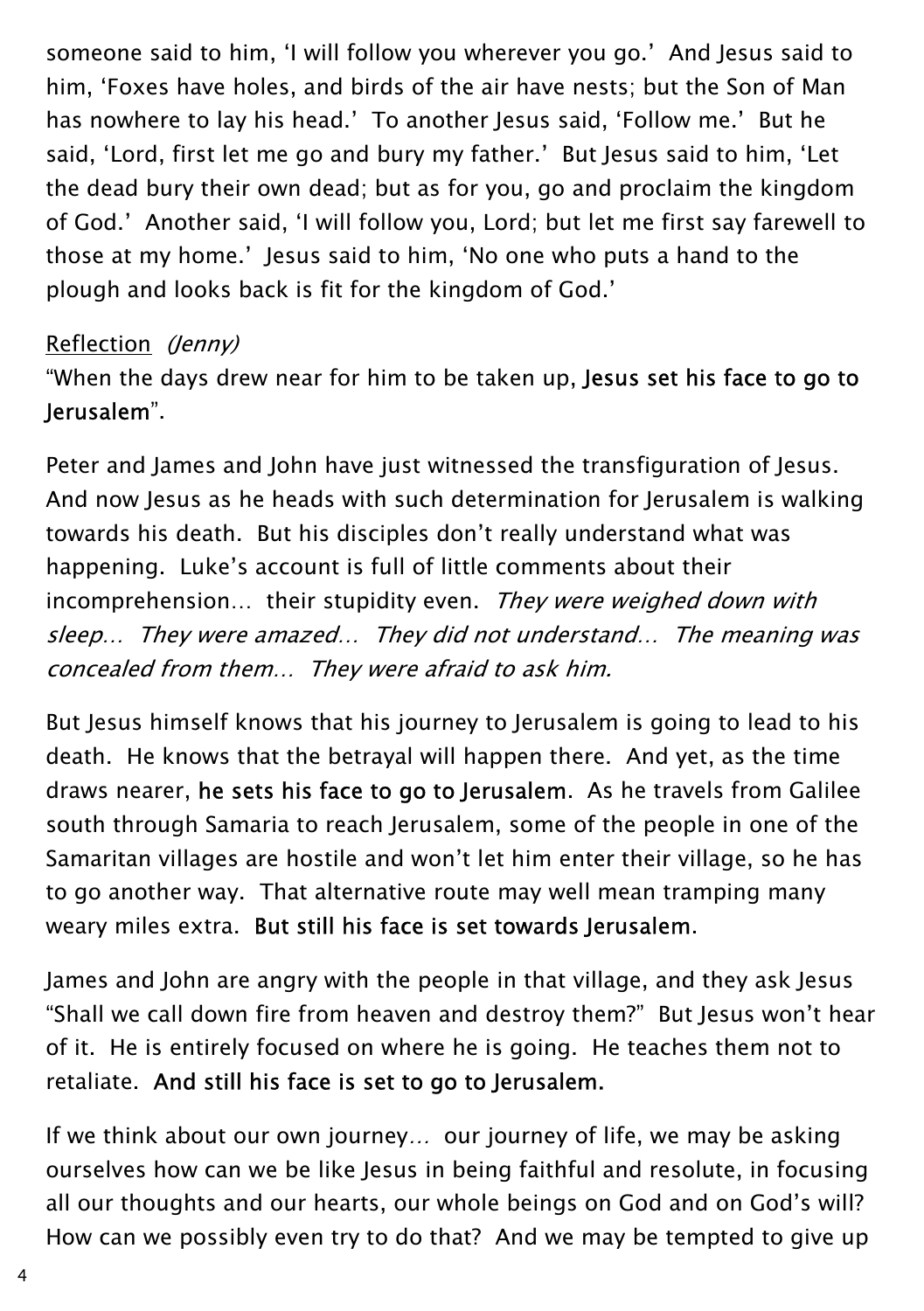because it's so hard. I remember grumbling to my tutor during my training for ordination, "But it's all so difficult"! She answered "But Jenny, I never promised you that the journey would be easy". In the second part of the Gospel reading, Luke tells us of some people who are a bit like the rest of us, some pretty mixed-up characters, people with good and bad points, people who are good at thinking up excuses. And Jesus tells them that their accepting the gospel means that they must completely reverse some of the world's standards. Jesus' point is not really about each particular person… we don't hear any more about any of those characters… they don't even reply... What Jesus wants to do is to get his general message across: *let there* be no illusions; don't be fooled. You're entering on a tough course if you follow me.

#### And still his face is set towards Jerusalem.

Here are two short, comforting and encouraging poems by David Adam that many of us have found helpful as we go about setting our faces, as Jesus did, towards the goal of our life journey.

THE GOAL May the hills be gentle May the valleys be bright; May the sun shine upon you May the moon in the night, Until your pilgriming soul Comes to its eternal goal.

#### TO ETERNITY

Where does the journey end? Beyond where you can see Where do the years end? That's unknown to you or me. Where does life end? In love and eternity.

#### Intercessions (Jill)

We bow our heads in prayer, Lord, knowing that you are listening to our intercessions. We give thanks to you for filling our lives with your ever present love, for guarding and guiding us as we travel through all the ups and downs of our lives. Thank you for sending the Holy Spirit to help us.

We pray for our world, thankful that we live in such a beautiful country. We call to mind those who live in fear and those who cannot speak freely. We pray for the people who live with political unrest or persecution or abuse. Bring them peace and imbue all those in positions of power with a duty of fairness and righteousness.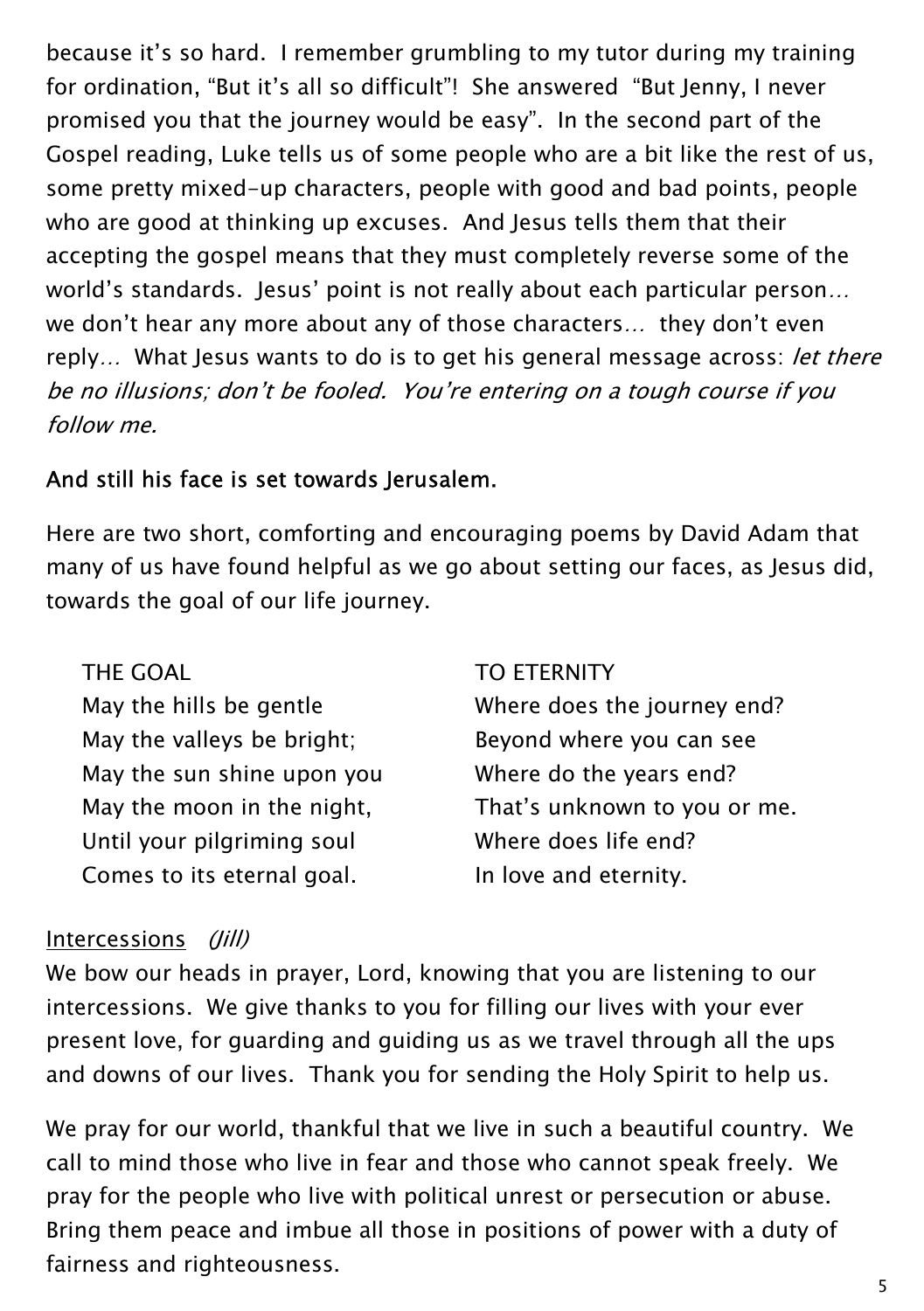We pray for countries where there is no peace, remembering especially Ukraine, Afghanistan and Sudan. Please work in these areas and bring your peace to bear. Pray for understanding and a welcome for all refugees. We pray for our own country and government that it acts responsibly for the benefit of all.

We pray for all who hunger or thirst. Enable us to share generously all our resources.

Bless all who are sick both in mind and body. We ask that you are with them and that they feel your healing presence. We pray for the lonely. We pray for the homeless. We pray for all those who we find difficult to love. Lord, give strength and courage to all who might need your help today. We thank you for acts of kindness and generosity. May we remember to follow your example in our daily lives.

We give thanks for our church community. We pray for each other and for Tembu, Jenny and Philip and their families. We are so grateful for all that they do for us.

Lastly we pray for ourselves. We pray that we might see you more clearly, love you more dearly and follow you more nearly.

Amen

Please pray for: William Stuart, Jim Taylor, Andy Roberson, Ian and Ann Bartholomew, and Carol Wetherell.

Brew and blether after the service - in HT small hall or at the back of St M Many thanks to our servers. New volunteers welcome.

St Margaret's Congregational Meeting THIS SUNDAY, 26TH JUNE after 9.30am service. A chance to contribute your ideas to the running of St Margaret's

| Readings for next Sunday 3 Jul 22 Pentecost 4              |                  |
|------------------------------------------------------------|------------------|
| Isaiah 66: 10 - 14                                         | Psalm $66:1 - 9$ |
| Galatians 6: $(1 - 6)$ , $7 - 16$ Luke 10: 1 - 11, 16 - 20 |                  |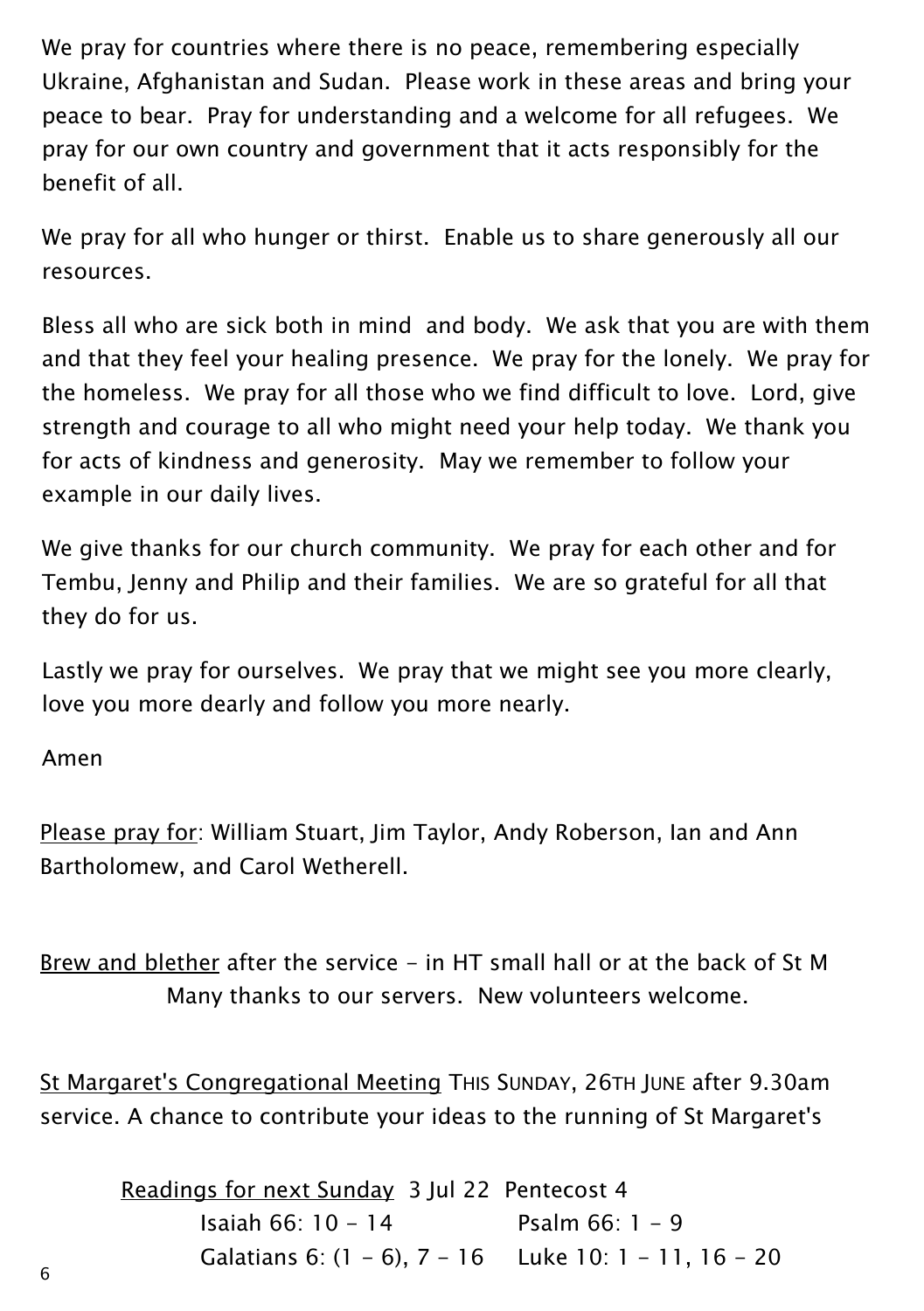## Activities and Future Events www.trinityelgin.org

## Baptisms, weddings and funerals – please contact 01343 547505. Tembu's normal days off are Friday and Saturday.

The Youth Fellowship If you are S1-S6 and would like to join us please get in touch with Tembu at rector@trinityelgin.org Choir practice in church, Wed 5 pm. New singers welcome. Mothers' Union 3rd Wed of the month, 2 pm in HT hall Men's group Open to all. Monthly outings. Contact Graham 830250 HT Gardeners 2nd Tue of month (not winter) at back. Front - any time. Prayer group Contact Jenny (07950 830017)

Youth Fellowship Weekly Tuesday meetings will continue to the end of June then there's a break for the summer holidays.

Volunteers for Flower Rota in Holy Trinity Helpers are urgently needed to keep the flowers in church fresh and inspiring! If you feel you could help please put your name on the flower rota list, which is on the notice board at the back of church. If help is needed please speak to Glenda.

Mothers' Union. The next meeting with be a shared lunch with extras, Wed 20 Jul, 12.30 pm in HT large hall. We will ask for a donation of  $E2$  towards the food instead of having to bring something. Any queries ask Lynne T.

HT Garden. The next working party is on Tue 5 Jul at 10am. All welcome. You can attack the front garden anytime you wish as it is accessible. Thank you.

50+ Club. Draw for Jun 22 1st Rita Barron 2nd Barbara Sydenham 3rd Lilian Lackie